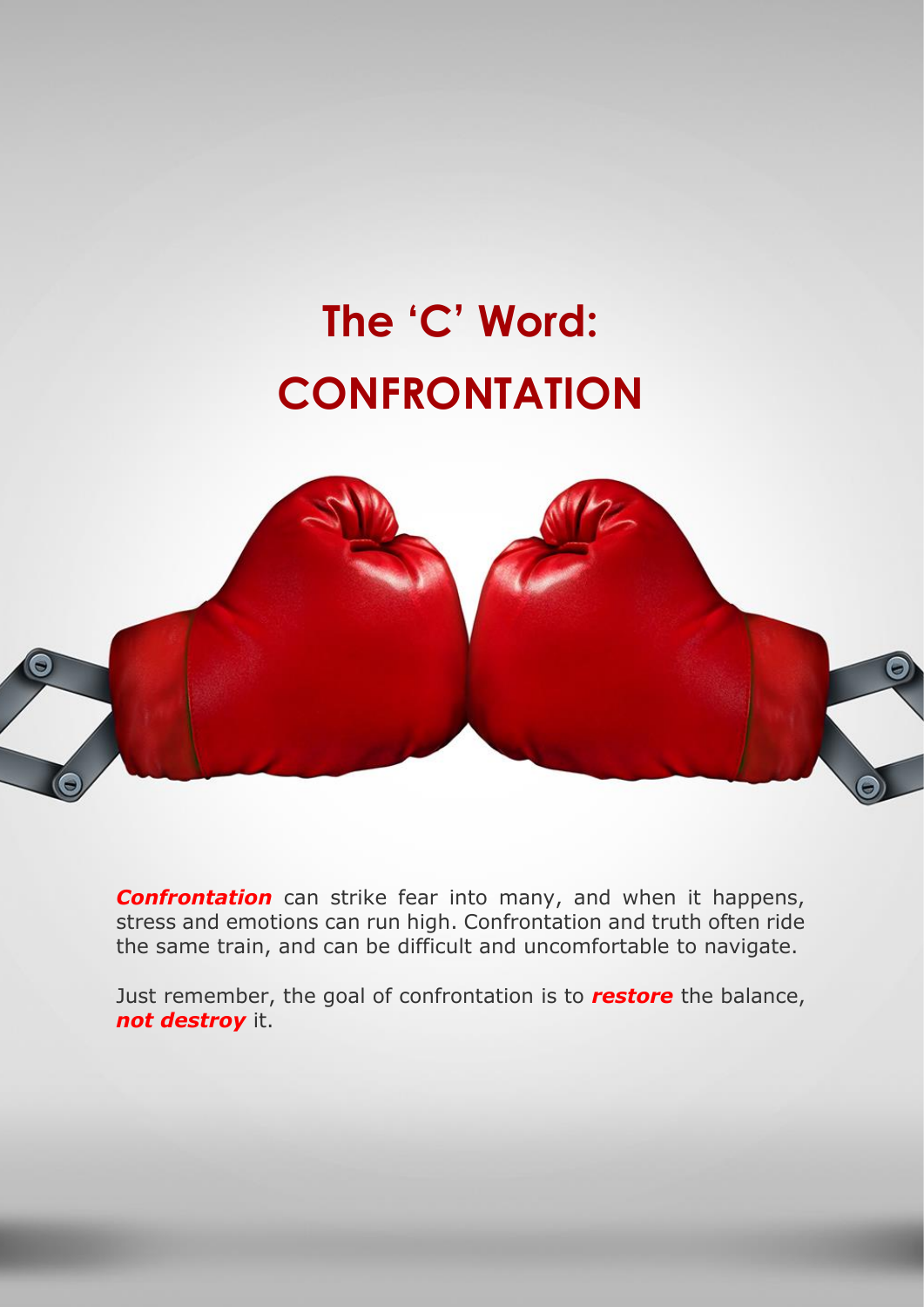## 5 tips to confront with confidence

*Conflict* is not necessarily a bad thing, and can bring about change and growth if properly addressed. Being that we can experience conflict and have to confront people at work, home, in stores, or out in public, it's a good idea to get a handle on how you deal with confrontation yourself.

This way you can enter into a battle feeling empowered, knowing what you want to say, to calmly get your point across and get some resolution. Many people simply avoid confrontation, and would rather be anywhere else, but avoiding it only puts a tighter grip onto the issue you are trying to get rid of.

But what do you do when the thought of approaching someone, or being approached yourself makes you want to pee your pants and run home to momma? You can't avoid confrontation for the rest of your life, unless you are living on a deserted island like Tom Hanks in Castaway. Actually, that's a bad example, because he did have a fight with Wilson, the basketball.

You get the point though, that it's unavoidable.



So, if you're a person that does not like confrontation, you have to ask, what is it exactly that makes you so fearful to speak out and stand up for yourself? What will happen if you say something? And what do you fear about confronting someone or someone confronting you?

Are you worried about being yelled at? It's not as though your boss is going to jump across the desk and choke you out for speaking up. (I am certain that has happened somewhere but let's say not, for the purpose of our exercise.) Seriously, what is the worst thing that could happen if you say something?

Furthermore, what are you losing if you keep your mouth shut? Only you can answer that. Well, guess what. When a person goes off and yells and screams at you, they are completely giving up their power to you, because you have obviously pushed their buttons and got a very strong reaction.

**1. Be prepared.** Plan what you want to say; think about it and rehearse it, if you are not confident enough to wing it. Don't go into a confrontation unprepared, ready to bust the place up. You *will* lose. You will lose control, you will lose respect and most of all you will lose the very thing that you wanted to confront the person about, and they will have won. Think before you speak; know the point you are trying to make, and then make it. You know the old chestnut, if you fail to plan, you plan to fail.